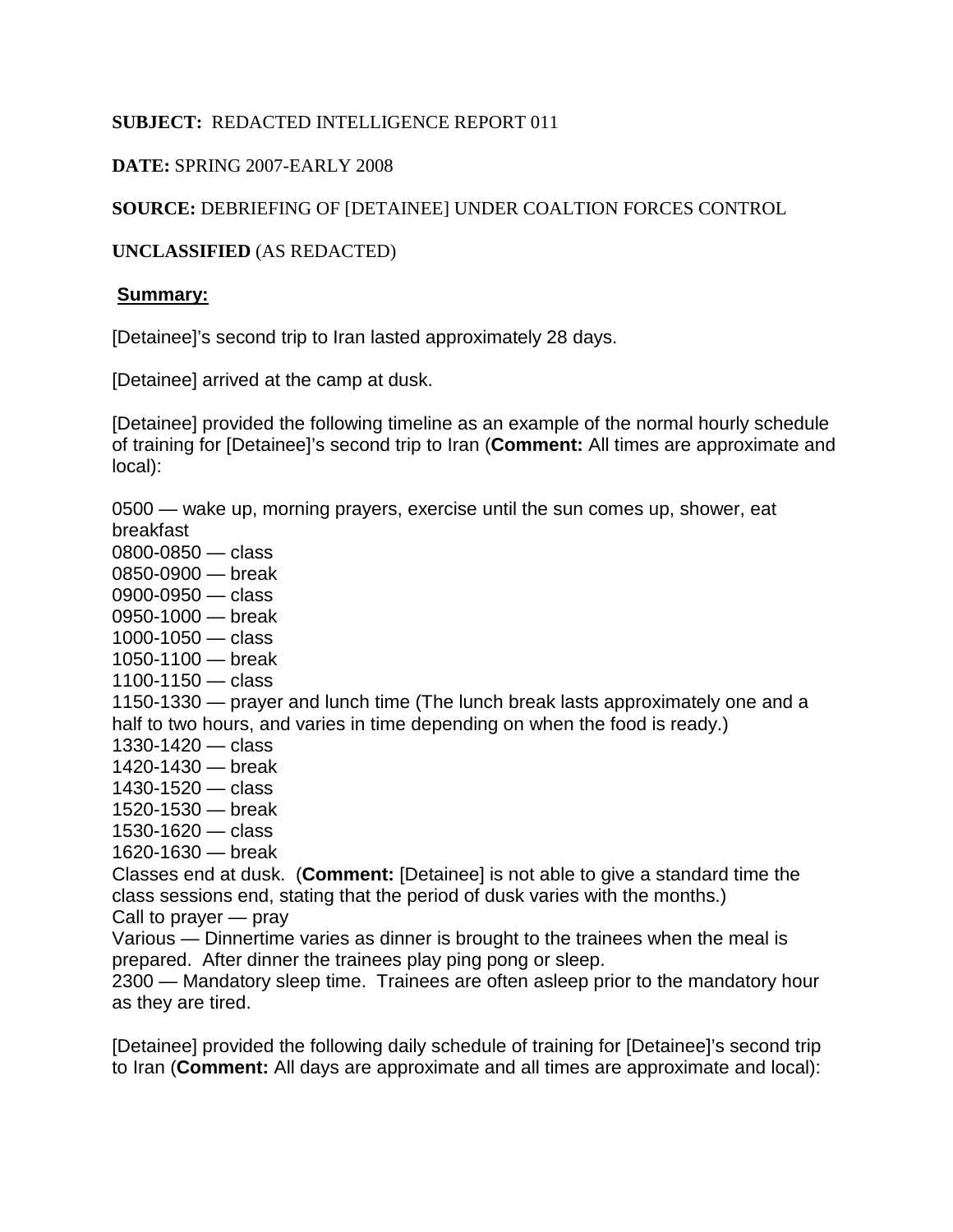Days 1-4: Pistol and AK-47 training. Once the trainees arrived at camp, they waited for four days before beginning the actual training due to the death of an unidentified Hizballah trainer. The Hizballah trainer died during an IED class. The death of the Hizballah trainer was also the reason that [Detainee] and the others were delayed in Ahvas, IR during their travel to the camp. During the four day waiting period, the Iranian in charge of the camp helped to keep the trainees busy with impromptu training of pistol positions.

Day 5: Began class. One to two days were devoted to training on the AK-47.

Day 6: Trained on the GC, also called the G-3.

Day 7: Trained on the M-16 and M-18.

Day 8: Went to the practice range to practice with the weapons which were taught to date. Approximate range schedule is as follows:

The trainees woke up before sunrise, exercised, and ate breakfast. At 0700, the trainees left on a bus for the range, riding for approximately 20 to 30 minutes. The trainer arrived to the range with a pick-up carrying weapons, ammunition, and targets which looked alike. The targets were placed and the trainees fired until lunchtime. Lunch was brought from camp. The trainees ate and smoked for approximately an hour and fifteen minutes. The trainees fired again until they were finished or approximately one hour prior to dusk. At dusk the trainees went back to camp. At camp the trainees cleaned the weapons, prayed, ate dinner after which they had free time to read, watch TV, review their homework, or play ping pong. Mandatory sleep time began at 2300.

Days 9-10: One to two days were devoted to training on the PKC.

Day 11-12: Trained on the RPG and bazooka.

Day 13: Four trainees spent the day at the practice range using the PKC, RPG-7, and bazooka. This practice range followed a similar schedule to the Day 8 range. The trainees practiced first with the PKC, secondly with the RPG-7 and third with the bazooka. The range ended two hours after lunch. When the trainees returned to camp they cleaned the PKCs and RPG-7s, had free time, ate, then went to sleep.

Days 14-16: Trained on the Russian sniper rifle.

Day 17: Practice range for the sniper rifles. The range ended early because the sniper rifles malfunctioned due to use of Iranian-made ammunition. The trainees waited while an attempt was made to procure Russian-made ammunition. No Russian-made ammunition was obtained. The trainees prayed, ate, and returned to camp. At camp the trainees had free time then slept.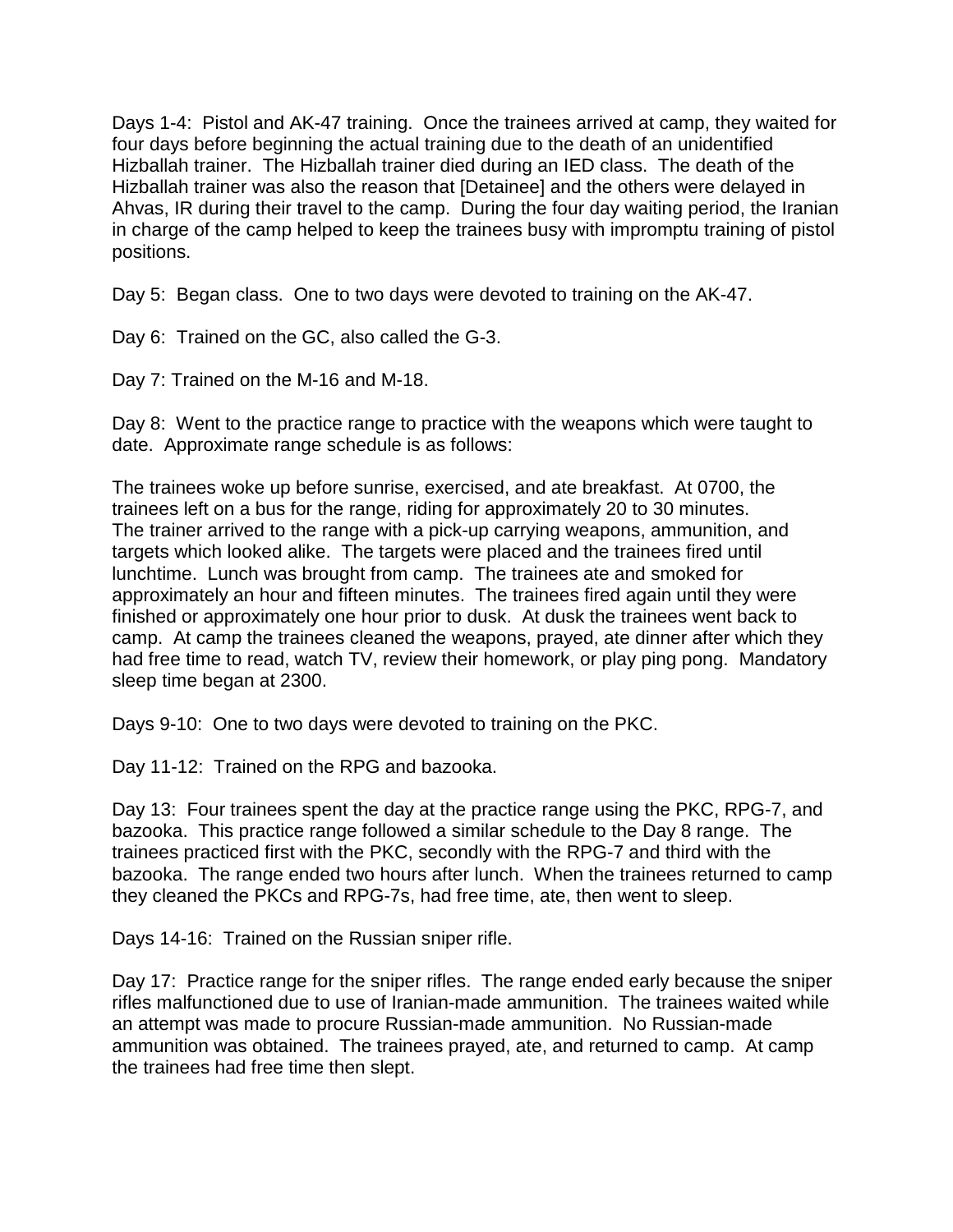Days 18-19: Trained on the big, German sniper rifle called both the 12.7 and Caliber.

Day 20: Practice range for the German sniper rifle. There were four trainees and one trainer at the range. The range ended after lunch because the German sniper rifles malfunctioned. After their return to camp the trainees cleaned the weapons and were given free time.

Days 21-22: [Detainee] sat for two days with nothing to do.

Days 23-26: When the explosive-specialization trainees were finished with their training, [Detainee]'s group of weapons-specialization trainees and the explosive-specialization trainees spent four days in Mashhad, IR. Each trainee had free time to do as they wished. [Detainee] visited shrines and the zoo.

Days 27-28: The trainees waited for approximately two to three days.

Day 29: Attended party dressed in a camouflage uniform like the uniform of the IRGC and Hizballah.  $\blacksquare$ ,  $\blacksquare$ , and an Iranian named  $\blacksquare$  attended the party as guests. There were cakes and gifts. Spoke. The trainees left.

[Detainee]'s training in Iran also included religious instruction everyday for 40 to 50 minutes. The religious instruction was given either as the first class of the day or before noon prayer. An unidentified Iranian Shayikh instructed the class. The Shayikh's Arabic language skills were poor and [Detainee] found the class to be boring.

[Detainee]'s instruction in Iran included discussions about CF body armor. There was no discussion on the limitations of the armor. [Detainee] did not receive instruction on the capabilities and limitations of CF armored vehicles during [Detainee]'s second trip to Iran.

[Detainee] did not receive training on the SA-7.

[Detainee]'s weapons-specialization class had four students.

Classroom training aids included actual weapons, a whiteboard, and a projector.

There was one trainer per specialization. [Detainee]'s trainer was XXX. XXX was relaxed, but somewhat spacey and a deep-thinker. Seemed angry, possibly because he had to replace an unidentified trainer to provide instruction to [Detainee]'s class.

[Detainee] was placed in charge of the attendance of the group training with [Detainee]. [Detainee] was told to write down the names of those who were tardy on a sheet of paper. [Detainee] never wrote any names down as [Detainee] was always late to class himself.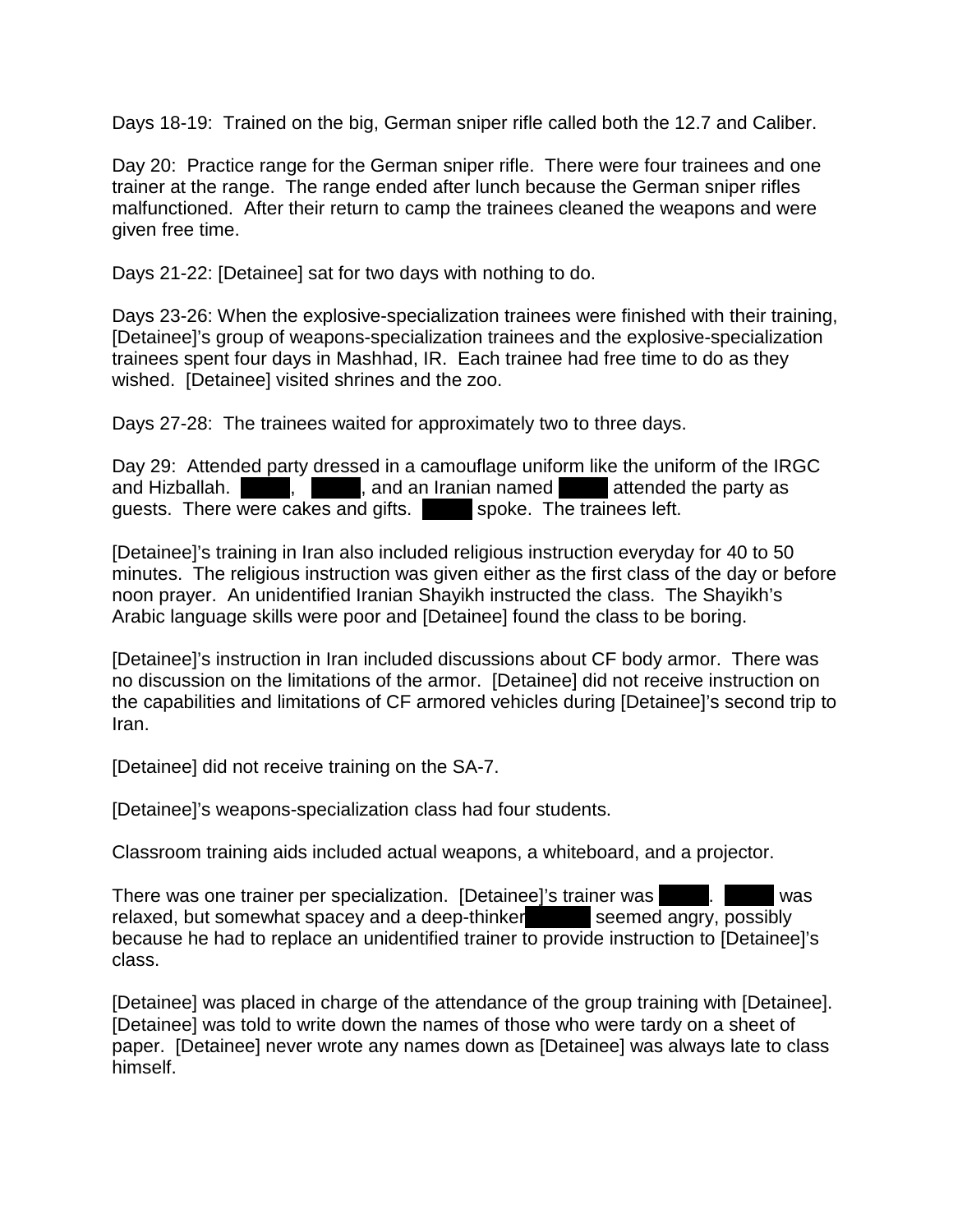[Detainee] became good friends with



[Detainee] identified the following documents:

This paper does not belong to me. I have heard about this. It is for salary.

| Subject.                            | موضوع الدرس                   |
|-------------------------------------|-------------------------------|
| Date:<br>المواهق<br>$\sqrt{1}$<br>7 | التاريخ / \ / علينا           |
|                                     | è<br>i.                       |
|                                     | $\lambda$ e<br>$\overline{ }$ |
| $\mathbb{R}^2$                      | b                             |
|                                     | e                             |
|                                     | $\mathbf{S}$                  |
|                                     |                               |
|                                     | è                             |
|                                     | Ċ<br><b>F</b>                 |
|                                     | v<br>Ż                        |
|                                     | ý.                            |
|                                     | $\frac{1}{2}$                 |
| $121 \times 22 \times$              | $\frac{1}{2}$                 |
|                                     |                               |
|                                     | ı                             |
|                                     |                               |
|                                     | ¢                             |
|                                     |                               |
|                                     |                               |
|                                     |                               |
|                                     |                               |

Document captured during the objective

The document shows the points used to calculate salary. [Detainee] has no knowledge of who developed the point system. [Detainee] heard **XXX** speak about raising salaries by using a point system. The system was implemented about two to three months prior to [Detainee]'s day of capture. [Detainee]'s salary was raised from 300,000 IZD to 400,000 IZD. [Detainee] received two payments at the 400,000 IZD salary level prior to being detained.

| 1223209<br>NS STIP Z<br>12.19305 | Fre Diede<br>22.23 |
|----------------------------------|--------------------|
|                                  |                    |
|                                  | 45 52 401          |

Document captured during the objective